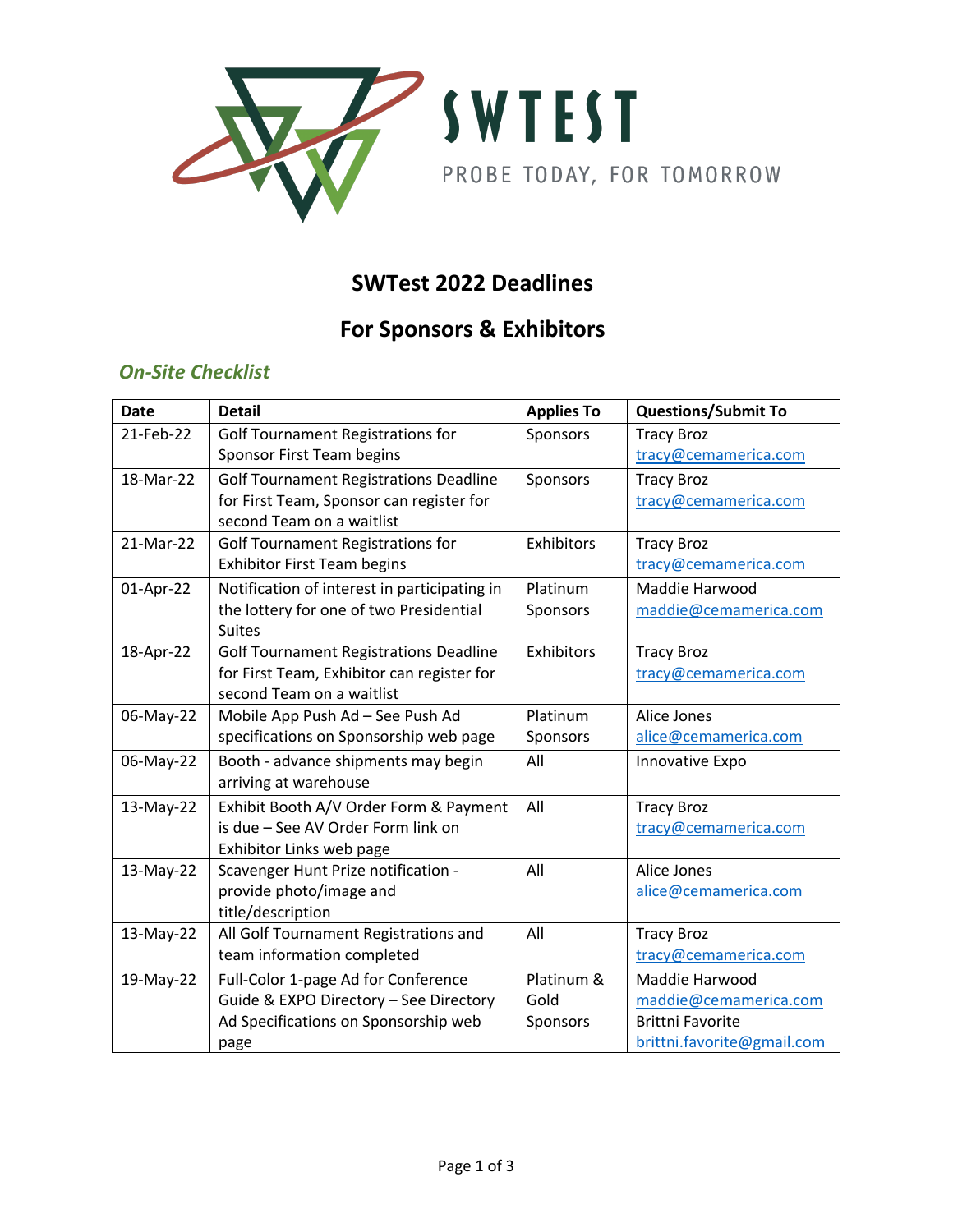

### **SWTest 2022 Deadlines**

# **For Sponsors & Exhibitors**

| <b>On-Site Checklist (continued)</b> |                                                                                                                                 |                    |                                                                                                  |  |  |
|--------------------------------------|---------------------------------------------------------------------------------------------------------------------------------|--------------------|--------------------------------------------------------------------------------------------------|--|--|
| 19-May-22                            | Full-Color 1/2-page Ad for Conference<br>Guide & EXPO Directory - See Directory<br>Ad Specifications on Sponsorship web<br>page | Silver<br>Sponsors | Maddie Harwood<br>maddie@cemamerica.com<br><b>Brittni Favorite</b><br>brittni.favorite@gmail.com |  |  |
| 19-May-22                            | Deadline to submit logo to be included in<br><b>EXPO Directory</b>                                                              | Sponsors           | Maddie Harwood<br>maddie@cemamerica.com                                                          |  |  |
| 23-May-22                            | Innovative Expo Discount Deadline for<br>Booth Orders - See Exhibitor Kit link on<br>Exhibitor Links web page                   | All                | Innovative Expo                                                                                  |  |  |
| 27-May-22                            | RSVP to Sponsor Reception (Sunday<br>evening) – One representative per<br>Sponsor plus one guest                                | Sponsors           | Maddie Harwood<br>maddie@cemamerica.com                                                          |  |  |
| 31-May-22                            | Booth - last day for advance shipments to<br>arrive at warehouse                                                                | All                | Innovative Expo                                                                                  |  |  |
| 05-June-22                           | Marketing Materials for Sponsor Table -<br>Bring marketing materials to on-site<br>registration desk.                           | Sponsors           | Alice Jones<br>alice@cemamerica.com                                                              |  |  |

#### *Virtual Checklist*

| Date      | <b>Detail</b>                            |     | <b>Questions/Submit To</b> |
|-----------|------------------------------------------|-----|----------------------------|
| 06-May-22 | Welcome Description provided (text)      | All | <b>Tracy Broz</b>          |
|           |                                          |     | tracy@cemamerica.com       |
| 06-May-22 | Marketing Materials provided (PDFs or    | All | <b>Tracy Broz</b>          |
|           | URL <sub>S</sub> )                       |     | tracy@cemamerica.com       |
| 13-May-22 | Booth graphics for brand customizations  | All | <b>Tracy Broz</b>          |
|           | (specs to be provided)                   |     | tracy@cemamerica.com       |
| 13-May-22 | Additional booth details needed (graphic | All | <b>Tracy Broz</b>          |
|           | links, booth color, menu bar details,    |     | tracy@cemamerica.com       |
|           | Leave A Message email, avatar            |     |                            |
|           | preference)                              |     |                            |